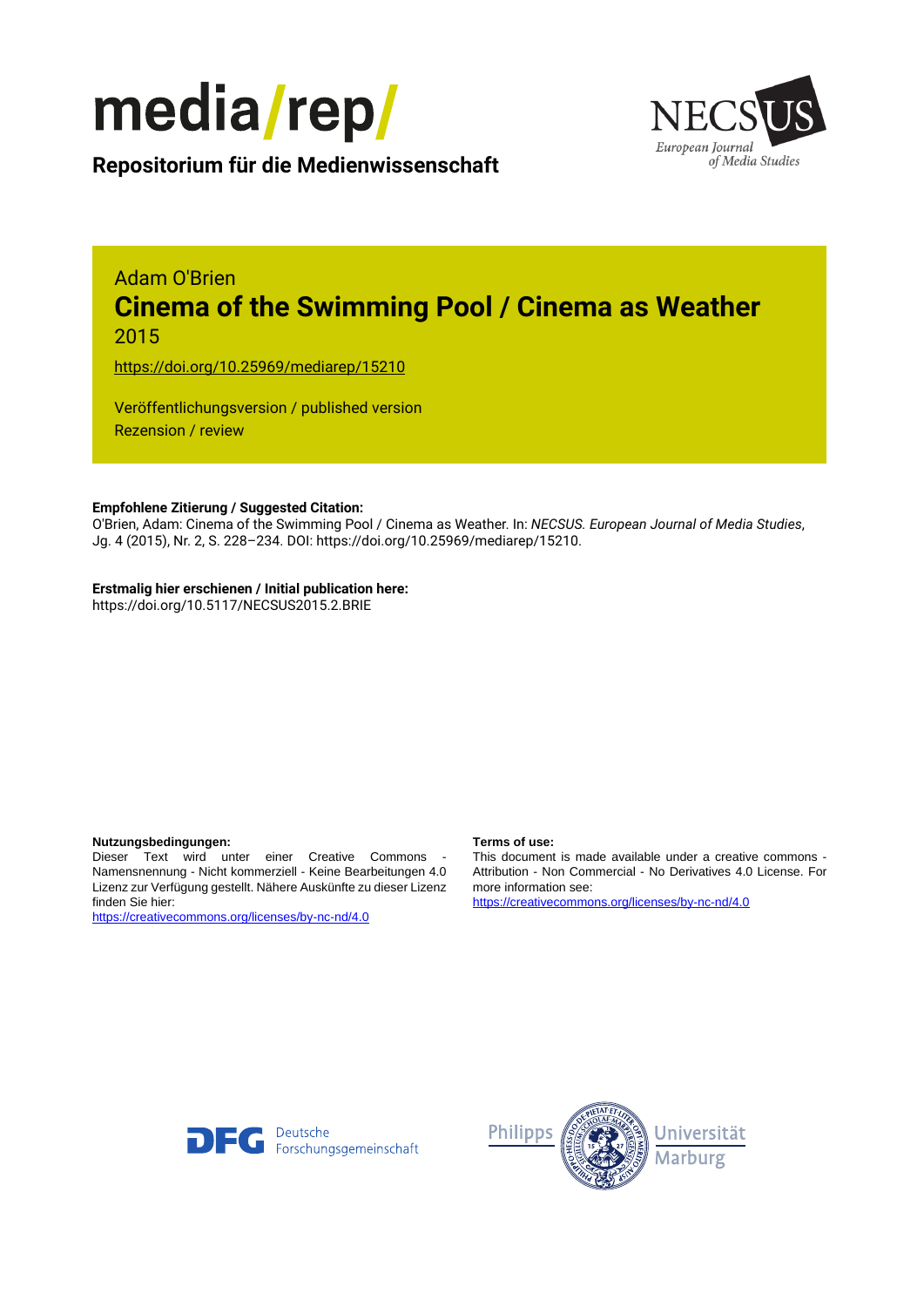EUROPEAN JOURNAL OF MEDIA STUDIES www.necsus-ejms.org Published by Amsterdam University Press

# $\sigma$  /  $\sigma$

In the introduction to their excellent edited collection on film location, Taking Place,<sup>1</sup> Elena Gorfinkel and John David Rhodes make a very sharp point about the fact that local specificity is not an alternative to 'generalizing thought' but a vital constituent of it. As they explain, 'place, in its specific concreteness, does not act as a hurdle to abstract and generalizing thought but instead is the means through which such thought is able to articulate and materialise itself. The Cinema of the Swimming Pool, edited by Christopher Brown and Pam Hirsch (Bern: Peter Lang, 2014), certainly begins to live up to this, even if its individual chapters often seem curtailed in their attempts to fully execute the process described by Gorfinkel and Rhodes. Meanwhile, Kristi McKim's Cinema as Weather: Stylistic Screens and Atmospheric Change (New York: Routledge, 2013) serves to remind us that 'concreteness' may not be the most helpful or valid way to imagine space and locality in cinema. On this point, McKim seems to have struck upon a valuable means of reconciling materiality and ephemerality, qualities which so often pull in opposite directions when we try to talk and write about cinema.

The Cinema of the Swimming Pool is the latest addition to the series New Studies in European Cinema, a series that has generally moved between questions of national cinema and questions of space and place (often within the same volume). It arrives shortly after Fiona Handyside's edition Cinema at the Shore, a study of the beach in French cinema. While they might seem on paper like similar projects, the differences are telling. Handyside has the space to write about film in a way that gradually earns its somewhat idiosyncratic topic; Brown's and Hirsch's edited volume is inevitably more flighty. Following the introduction, there are seventeen chapters in little over 200 pages. That introduction in fact does very well to identify the most salient patterns of interest in the collection; it goes beyond claiming that swimming pools constitute a 'dynamic and exciting cinematic space' (p. 20) and helpfully draws out the book's recurrent motifs, including: the private and the public, artifice and nature, emptiness, trauma, spectacle and sexuality. So it is a little surprising that the chapters are not arranged thematically. Given that no historical thesis can really be developed, the chronological ordering feels redundant.

This is not to say that the book is light on film-historical insights. Chris O'Rourke's opening chapter, for example, is especially well-grounded in a particular socio-historical context. The author traces the crucial transition in late 19<sup>th</sup> and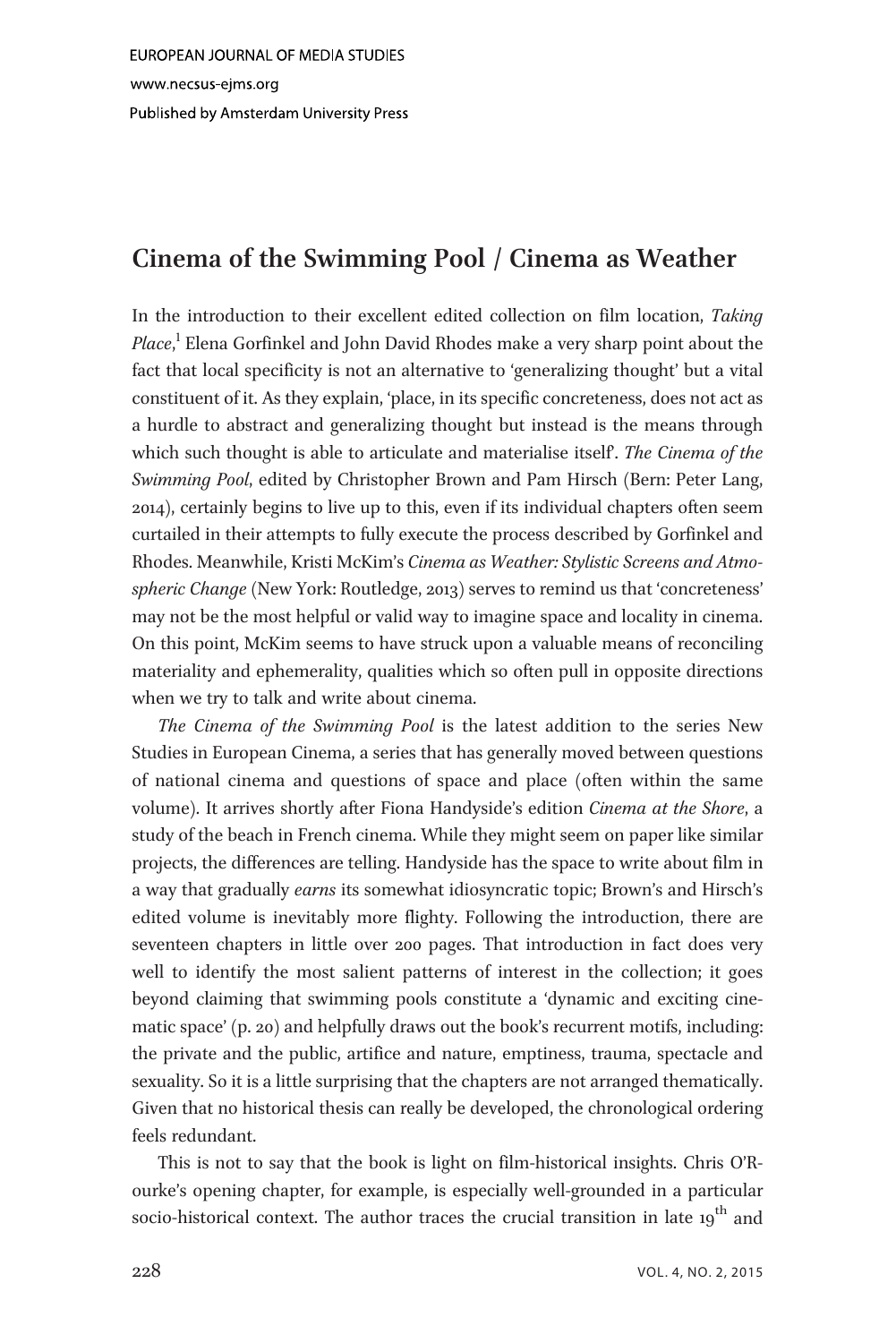early 20<sup>th</sup> century Britain swimming pools and the shifting emphasis from hygiene to recreation. Cinema is seen as materially-embedded in that story (many pools were periodically converted into film theatres for educational screenings) and reflective of it at the level of content – not least in newsreels. An excellent chapter on Cat People (Jacques Tourneur, 1942) provides one of the book's highlights. In it, Alex Naylor locates the film generically and draws out some interesting general insights – that horror has tended to utilise 'open water' more than swimming pools, for example. This is also a story of filmmaking practice, and it is fascinating to learn that in Tourner's famously economical production a full two days on the shooting schedule was given over to recording sound effects at an indoor pool. At the heart of Naylor's analysis is a very subtle appreciation of how the pool scene functions dramatically, and it is one of the book's most convincing demonstrations of how location-focused study can prompt incisive combinations of film history, theory, and interpretation.

The studies are generally less successful when the historical net is cast widely and too much is asked (methodologically) of the swimming pool connection. Edward Saunders, for example, writes about the cinematic swimming pool in German cinema; his focus on Berlin pools develops some very interesting hypotheses regarding the performance of historical change, as if the pool might function as a chronotope of sorts, but it is never quite clear enough (apart from a brief and insightful discussion of the motif of comparison) what specifically the swimming pool site offers at a given point in German film history. Another trans-historical study focuses on Hollywood comedy, in particular on The Philadelphia Story (George Cukor, 1940) and Legally Blonde (Robert Luketic, 2001). There is some excellent attention to aesthetic and narrational patterns in these films (for example, in The Philadelphia Story, how verbal references to the pool massively outnumber actual glimpses of it), but a sense of disjuncture between the scope of these insights and the ambitious historical claims being made – that swimming pools played a 'vital role' in Hollywood comedies from the 1930s onwards.

If genre and national cinema struggle to always function as sufficient conceptual anchors then film authorship proves more successful. There are two excellent chapters on directors in The Cinema of the Swimming Pool: on the work of Lucrecia Martel and Michelangelo Antonioni. Sophie Mayer's ostensible focus in her chapter on Martel is about the director's extraordinary use of sound, but her treatment of the films is a good deal more comprehensive than this might suggest. Swimming pools here are not just surprisingly significant but absolutely central to the thematic and aesthetic concerns of a major contemporary filmmaker (extracts from interviews suggest that Martel is probably, of all the directors discussed in the book, the most consciously interested in the cinematic potential of swimming pools). Axel Andersson argues that Antonioni's swimming pools can only be un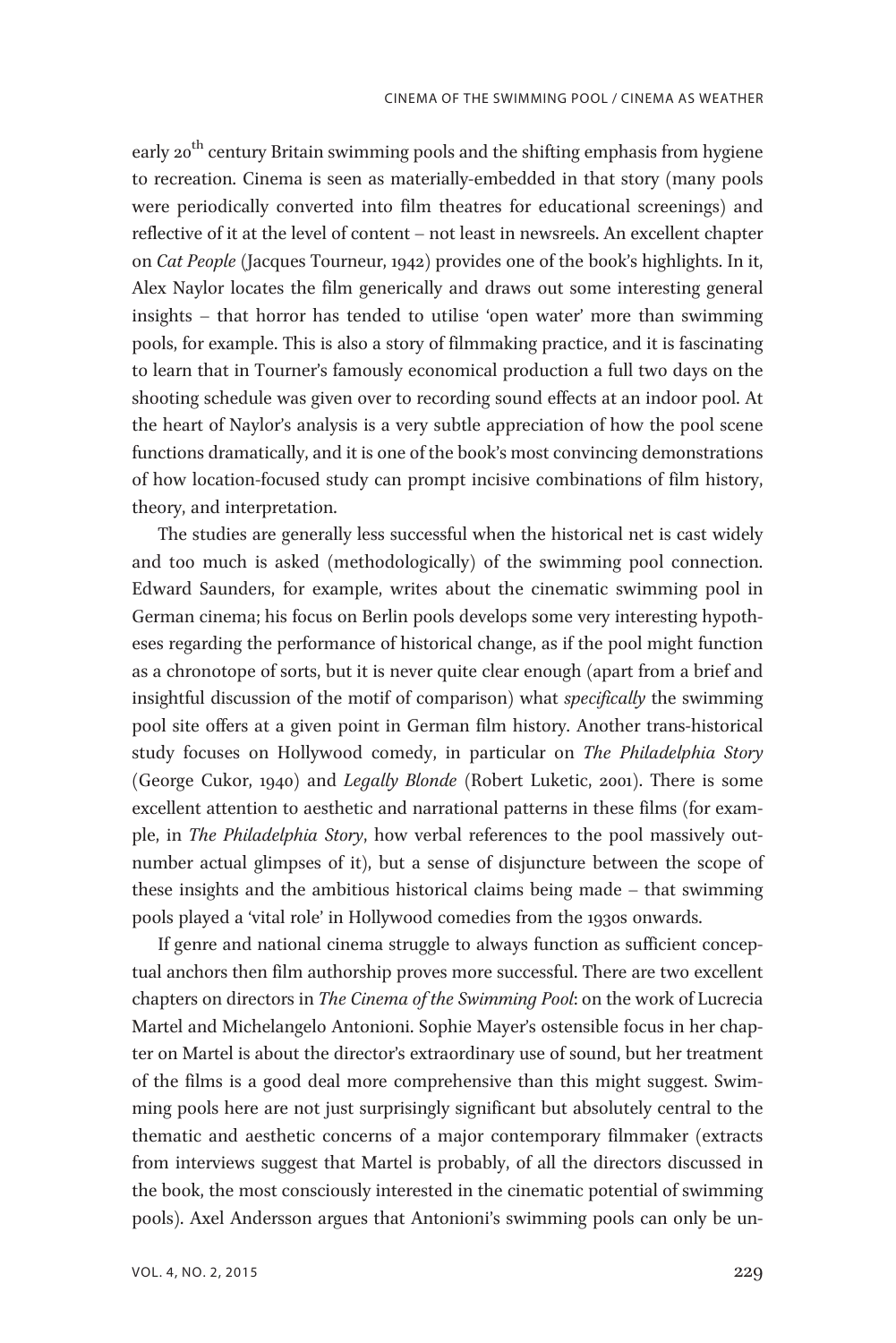derstood in relation to his career-long engagement with water and beyond that his thematic concerns with artificiality and exteriority. There are beautiful evocations and descriptions here of Antonioni's environmental aesthetic. For example, in his films, while the river 'is a place of slow erasure, the sea is an agent of instant cancellation' (p. 82). All this leads towards a very sharp consideration of Zabriskie Point (1970), which Andersson sees as a kind of culmination of the director's concerns with human-water engagements. By the time we get to Zabriskie Point the swimming pool 'is an object that no longer means anything' (p. 86). It would be flippant to claim this as the most illuminating insight in the book, but it comes close.

At the very least, almost all of the contributions here succeed in arguing for how and why swimming pools take on a rich and complex significance in certain films, including Deep End (Jerzy Skolimowski, 1970), The Last Picture Show (Peter Bogdanovich, 1971), Morvern Callar (Lynne Ramsay, 2002), and The Swimmer (Frank Perry, 1968). Some close readings are beautifully executed, as is Emma Wilson on Water Lilies (Céline Sciamma, 2007). Wilson's description of that film as a work of 'tight sensory control' (p. 212) reminds that many of the films under discussion are similarly 'tight' (it is a description that would also apply to Michael Haneke's *Caché* [2005] and Yorgos Lanthimos's *Dogtooth* [2009], both of whose mysterious swimming sequences I would have enjoyed learning more about in this volume). Consequently, there is something quite refreshing and liberating in Matilda Mroz's characterisation of Andrei Tarkovsky's Nostalghia (2003) in a chapter titled 'The Aesthetics of Overflow'. Mroz's ambitious discussion of temporality and liquidity is never obscure, and despite the philosophical and theoretical reach of her analysis (in which we come across Bergson, Deleuze, Barthes, and others) she is impressively attendant to the dramatic logic of Tarkovsky's film. Had this been the final chapter *Cinema and the Swimming Pool* would end with a strong sense of a swimming pool's capacity for guiding and disrupting our engagement with particular films and bodies of work. Instead, 'The Aesthetics of Overflow' gets lost in a busy and rather scattershot collection, albeit one that has more than its fair share of thorough and original film study.

While neither book is particularly explicit in its engagement with ecocritical scholarship they seem to share Nadia Bozak's working assumption that cinema is 'shot through with an ecological loop<sup>2</sup>. Without really advertising the fact, they both represent interesting variations on landscape studies - The Cinema of the Swimming Pool by way of an unusually narrow focus on a particular element of the built landscape, and *Cinema as Weather* by insisting that our very understanding of what constitutes a 'landscape' also consider, in McKim's words, 'atmospheric dynamism and change' (p. 34). In the early stages of the latter book there is a wave of enthusiasm, almost as if the author cannot quite believe that this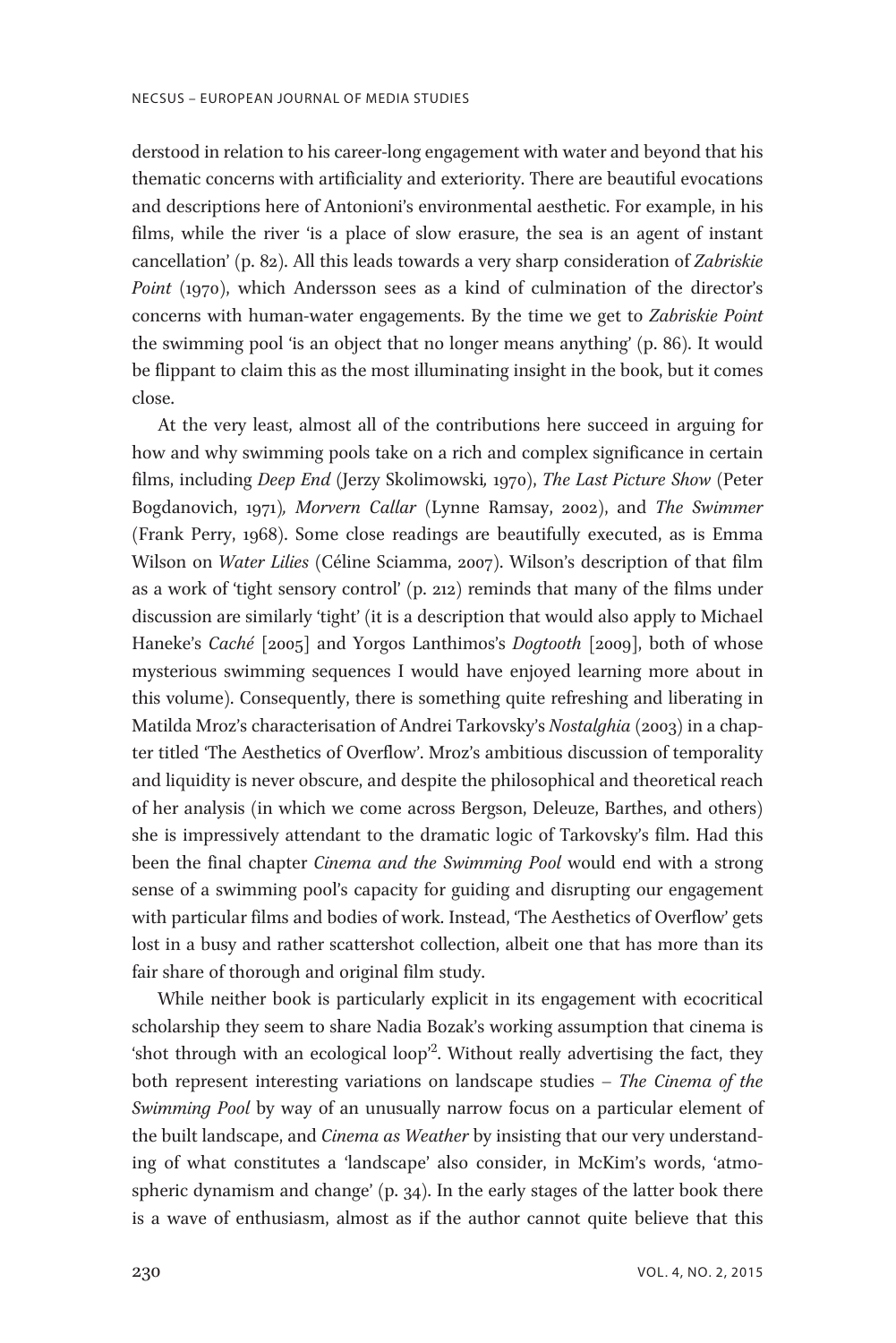crucial omnipresent quality of the world has barely been attended to in film studies (McKim quotes of a wonderful passage from The Arcades Project, in which Benjamin considers the irony of mankind's general disinterest in something so vital). How best to fill this disciplinary gap? Perhaps McKim was undecided, as the book tends to veer somewhat from one approach to another; it is *almost* an unapologetically cinephilic account, but not quite. Chapter One, for example, reminds us that the scientific developments contemporaneous to the birth of cinema were not only optical but also meteorological – the first International Cloud Atlas was published in 1896. Shortly after, there is a very neat critique of early film theory and its tendency to overstate the static nature of a physical landscape. There is then a brief rendition of Hollywood's emergence and the significance of weather to its novel industrial model. Not long after, McKim turns to Descartes and the atmospheric vacuum posited by most conceptions of subjectivity. I think that most readers are likely to find each 'pathway' such as this very engaging, not least because McKim's range of reference is both impressive and imaginative. However, cumulatively, they do betray a certain indecision regarding the book's project.

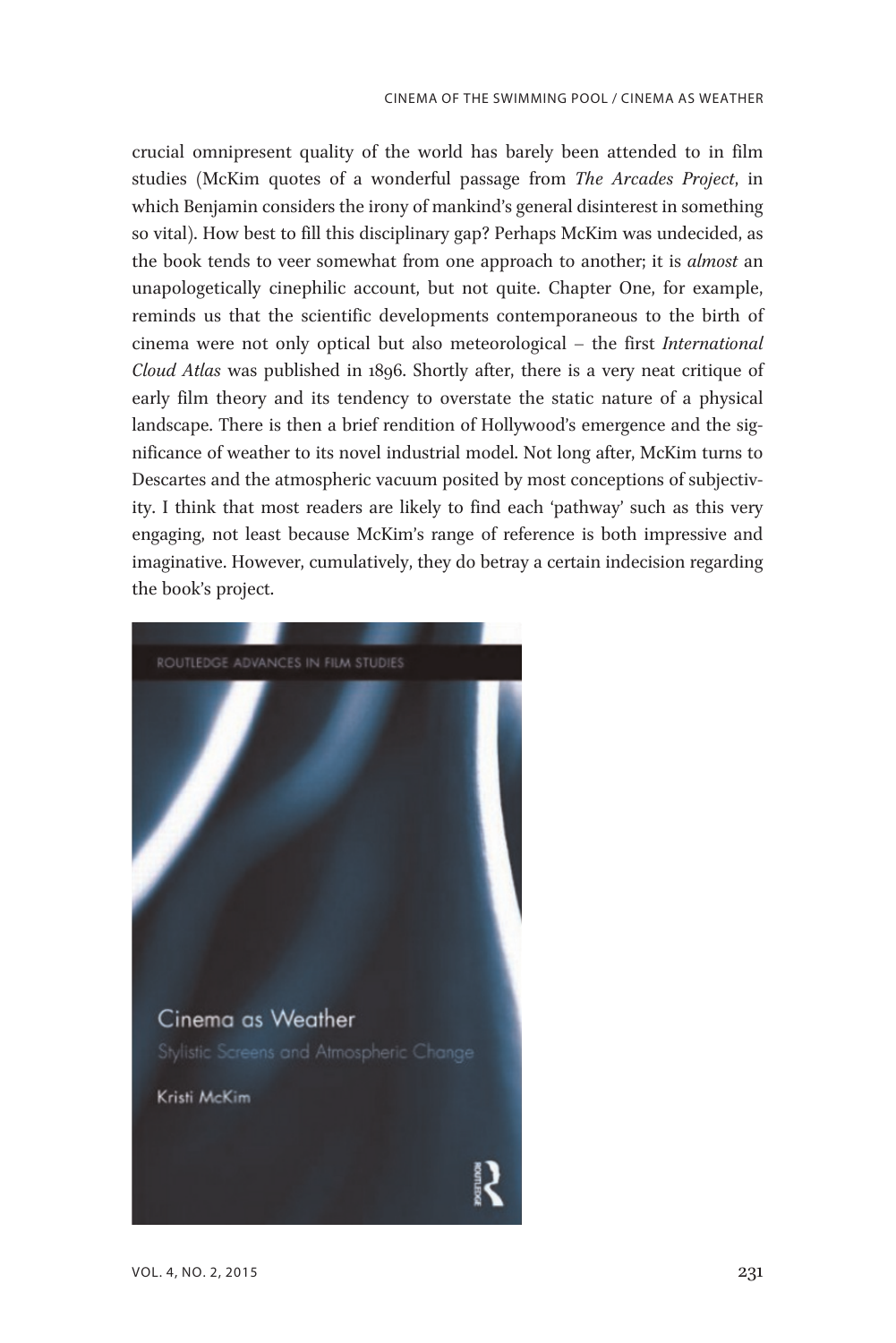The first 40 pages include a number of attempts to summarise the key claims and methodological approach of the book, but they tend to reflect where the discussion is at that specific point rather than articulate a consistent undercurrent of thought. In truth, there is a great deal about this subject that seems to demand a supple and mutable manner of study, and to a large extent the book indeed benefits from McKim's willingness to imagine the profound implications – regarding film history, film narrative, and film theory – of a more sensitive attention to weather. In general, the passages of textual analysis and interpretation are a real pleasure and the engagement with film theory confident and illuminating. Still, a few too many questions remain about the actual constituency of McKim's central claims. For example, if we accept the invitation to think of cinema as weather, what becomes of the diegetic, fictional weather which is so eloquently engaged with in many parts of the book? Or, the suggestion later on that weather might be thought of as a kind of cinema within cinema. The loose analogies made between cinematic and meteorological spectatorship tend to be convenient rather than convincing.

One of the key strengths of Cinema as Weather as a contribution to ecocritical film studies is the care with which it treats the narrational capacities of rain, snow, wind, and sun (on George Stevens' Alice Adams [1935], McKim writes rather beautifully that 'weather quietly narrates the film's pressured moments' [p. 3]). One can imagine writing a book on this topic and striving to transcend pathetic-fallacy niceties by constantly reading against a film's storytelling – a trap the author here carefully avoids. Some of the book's standout passages are when attention turns from questions of ontology to details of film storytelling; for example, the fact that George in It's a Wonderful Life (Frank Capra, 1946) does not seem to notice the snow, which McKim convincingly describes as signalling the spectator's 'spectatorial transition between George's hypothetical nightmare and George's thrilling new reality' (p. 144). Nuri Bilge Ceylan's Climates (2006) is shown to wrong-foot us with its titular invitation to metaphorical interpretations. As McKim illustrates, the film in fact 'mocks the iconography of cinematic seasons by forcing us to contend with the beautiful cinematic seasonal conveyance … in tension with the fraught narrative progression' (p. 178). The book is generously populated with these sorts of insights – lines of thought that spring from but are not limited to the uncommon parameters of the topic.

Another successful strategy is the individual care given to different weatherly qualities. Some readers may have thought that a study of cinematic weather is sufficiently particular to begin with, but McKim's chapters on rain and snow fully earn their keep. In particular, there are some deft points made about the relationship between rain and continuity: for example, the famous slow-motion sequences in In the Mood For Love (Wong Kar Wai, 2000) feature rain-sound that is not in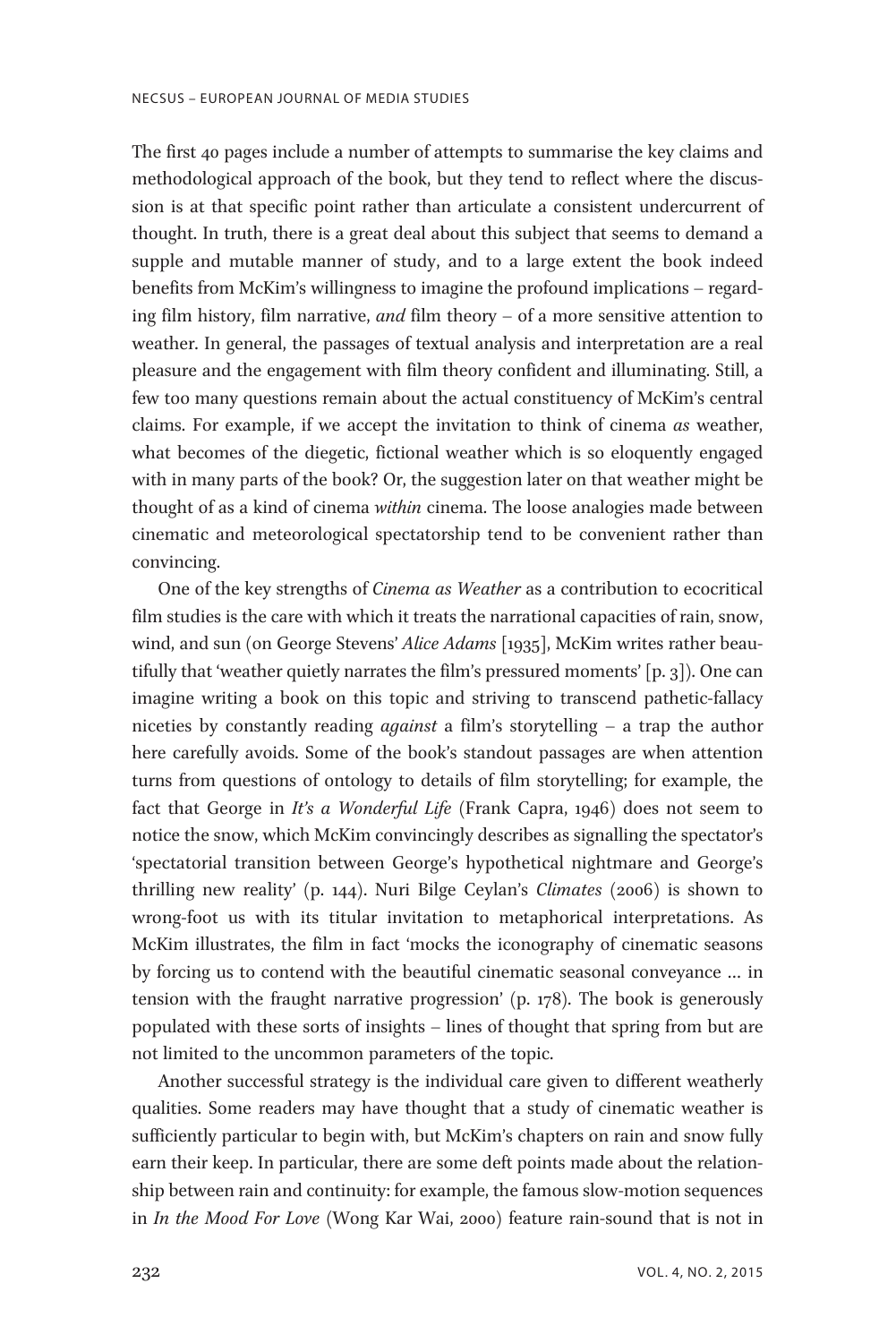slow motion; and McKim also shows how important rainwater has been to our sense of the compositional fluidity of F.W. Muranu's The Last Laugh (1924). Snow, meanwhile, is shown to operate more fully as a temporal agent; it 'falls quietly, accumulating in its fragility and evoking cinema's ephemerality and visibility' (p. 134). Falling snow seems to turn into a way of seeing. It is not lost on McKim that the one glimpse we are granted of Charles Foster Kane's subjectivity is an image of snow. Readings such as these make good on McKim's promise to develop a phenomenological study of cinema and weather. Her discussions elsewhere in the book of weather as factor in film production are really asides to this, and it is a shame that they sometimes threaten to compromise the distinctiveness of Cinema as Weather as a bold and original joining of phenomenological film theory and ecocritical study. It is surely through this approach that McKim succeeds in 'reclaiming weather talk from its denigrated status as petty chatter' (p. 186).

In his recent book on the new cinephilia, Girish Shambu talks about the opportunities and distinctiveness of microcriticism, in which impressions and nascent ideas can be shared and circulated even if they have not quite developed into comprehensive critical, theoretical, or film-historical theses. In the examples Shambu gives, these brief capsules adopt an approach and tone we associate with 'traditional' cinephilia – an enthusiastic attention to what Christian Keathley calls the 'sensuous experience of materiality in time<sup>3</sup>. Shambu makes a convincing case for how contemporary online cinephilia is particularly well-equipped – through Tumblr, Twitter, and other platforms – for facilitating this manner of film criticism and study. To take one of potentially hundreds of examples, Matthew Flanagan's blog Landscape Suicide is a beautifully-organised collection of film stills and quotes, with curation that seems closer to the moment of enraptured spectatorship than it does subsequent evaluation or theorisation.

Shambu is cautious about the potential naiveté of his position, but his book is to a large extent a positive and optimistic work. Considering that cinephilia is often prone to bouts of nostalgia, it is very encouraging that one of today's most prominent cinephiles is so enthusiastically engaged with the present and immediate future of film culture (on this point and others, Shambu's debt to Adrian Martin and Jonathan Rosenbaum is clear). However, the book inadvertently raises some uncomfortable truths about more conventional modes and methods of film scholarship; in particular, how film studies as an academic discipline engages with what we might call 'cinephilic matter' – micro-details of performance and camera movement, or the elusive nature of decoupage, or the extra-narrative pleasures offered by cinema's documentary capacities. Shambu's account paints a largely convincing portrait of how online microcriticism is currently proving itself a natural home for such conversations.

Neither of the books under review can be reasonably described as cinephilic